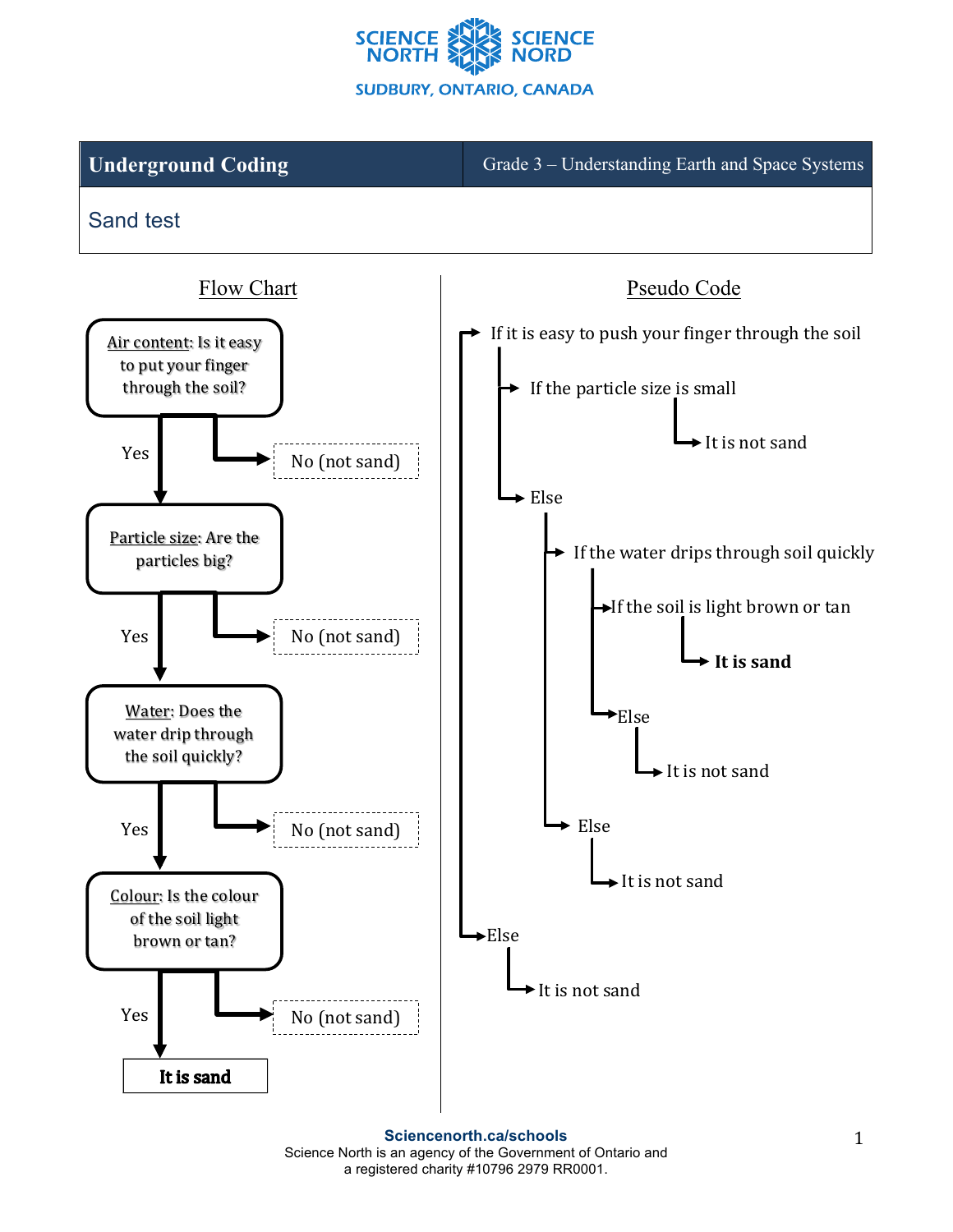

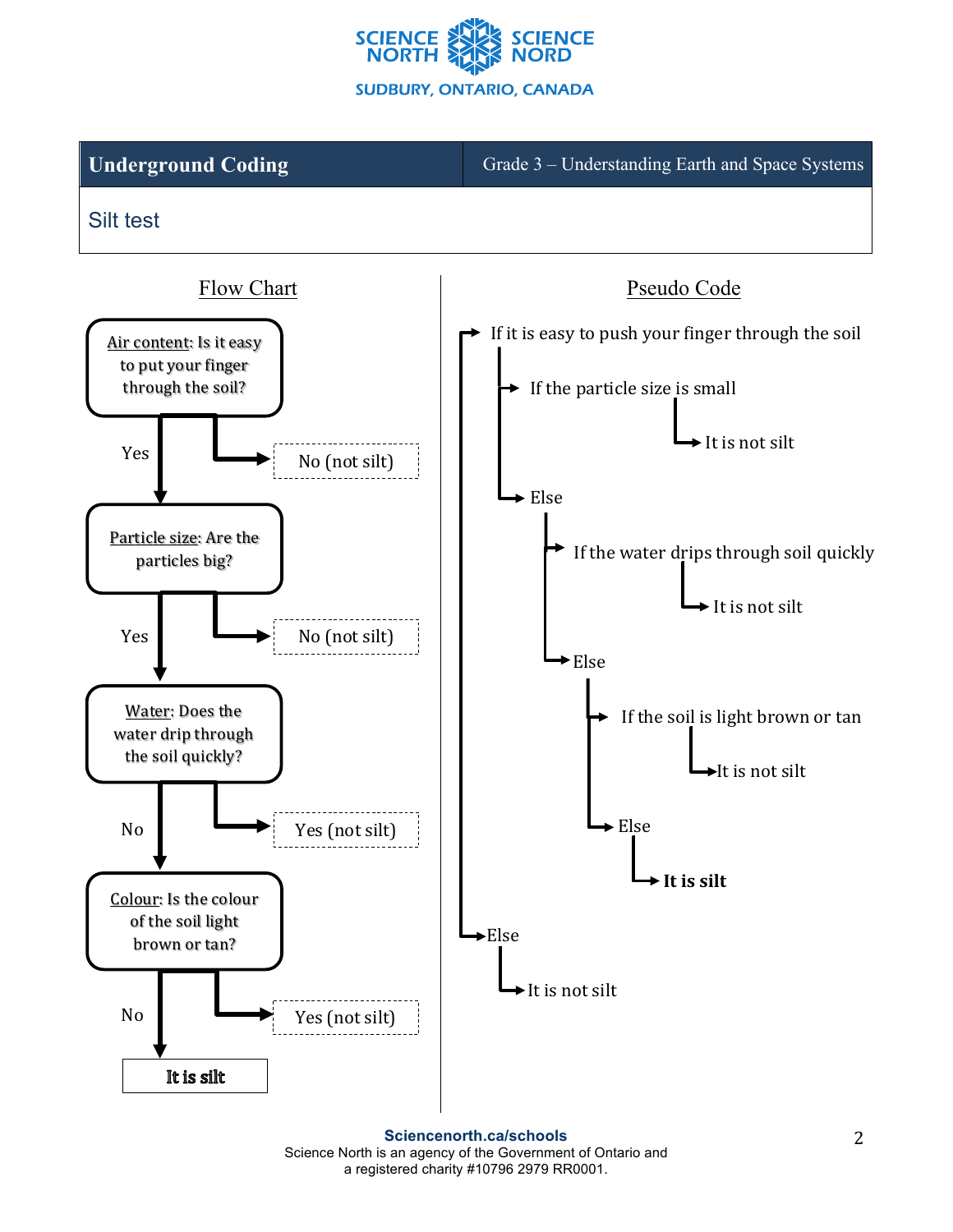

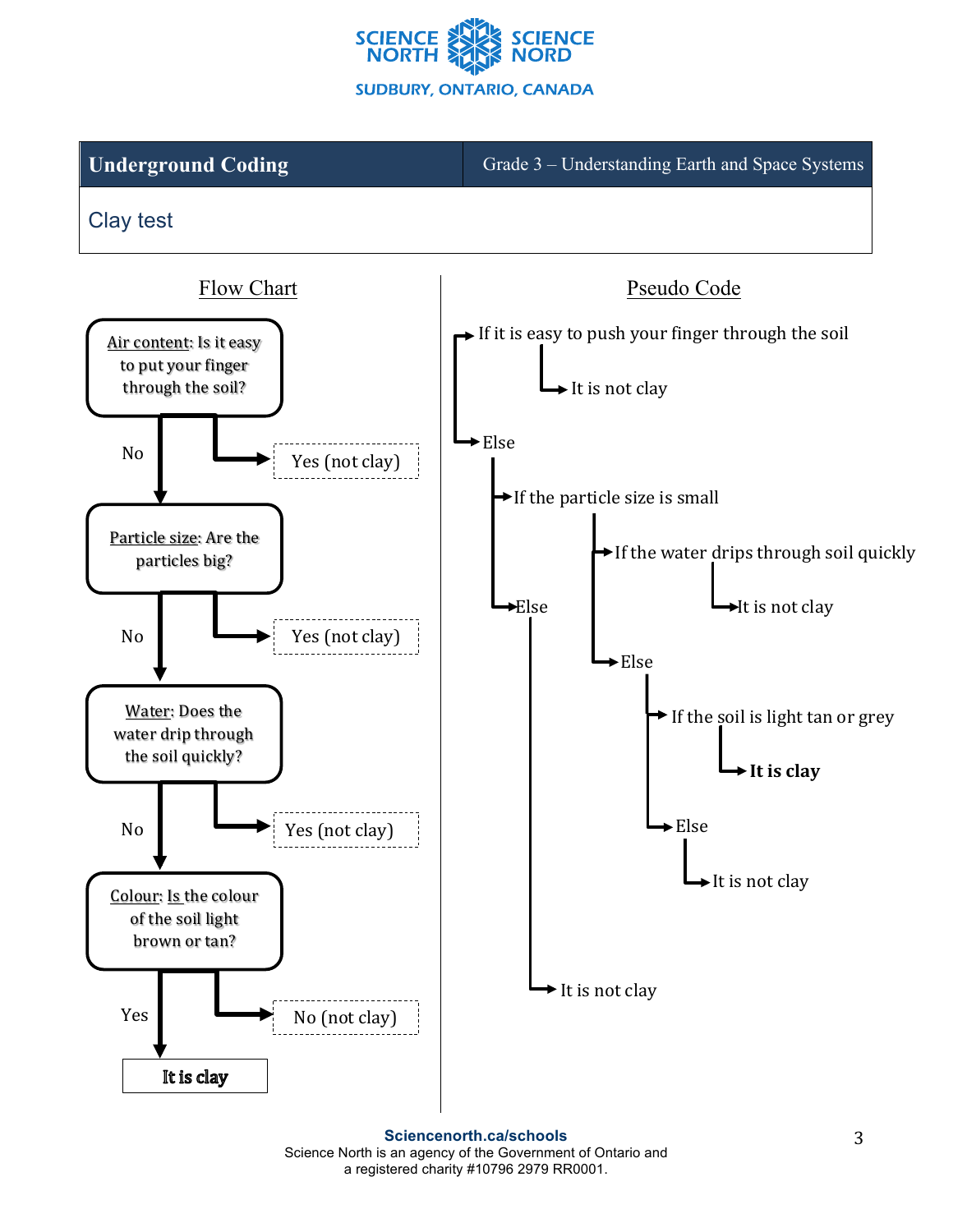

**Underground Coding** Grade 3 – Understanding Earth and Space Systems

Loam test